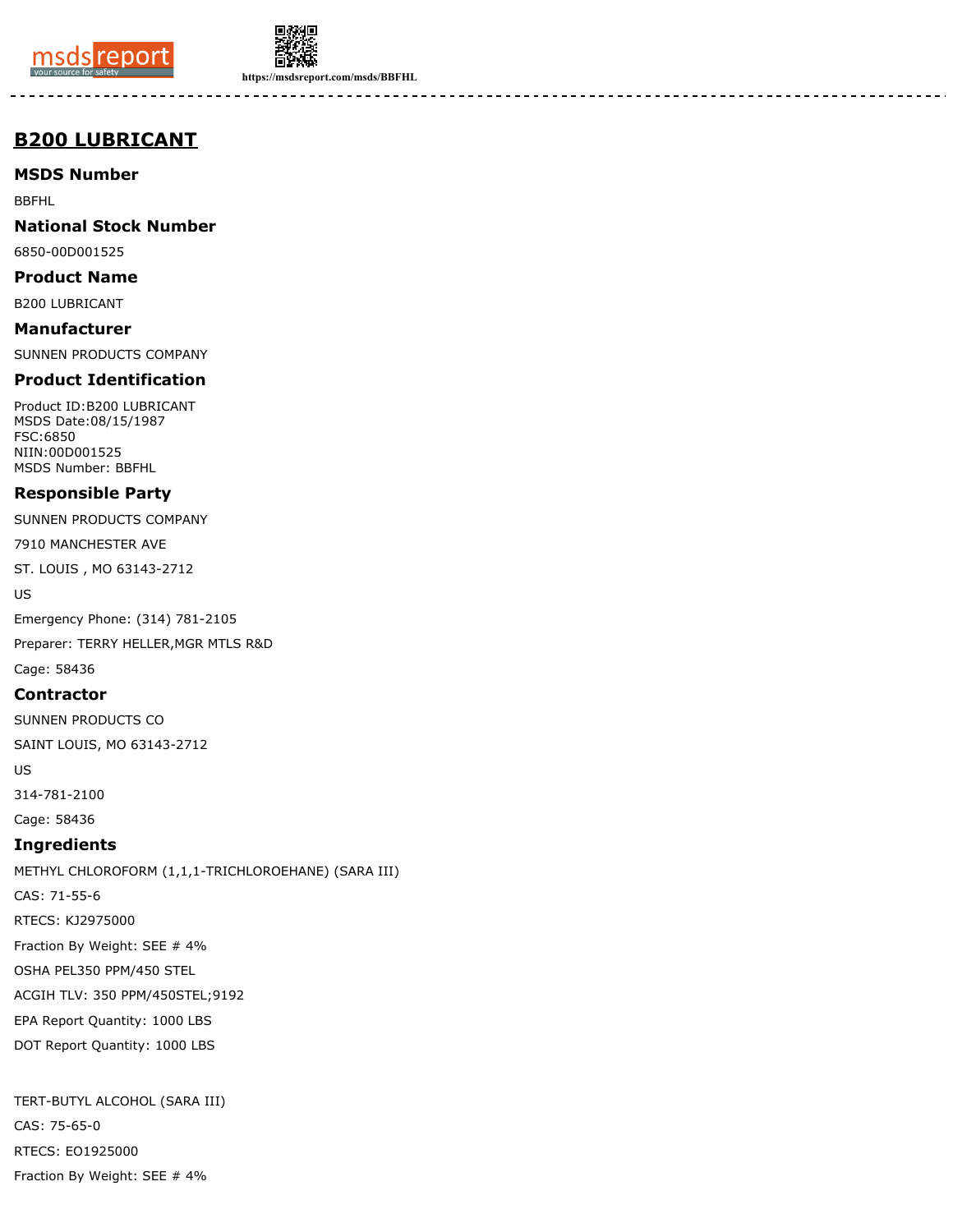



**https://msdsreport.com/msds/BBFHL**

OSHA PEL100 PPM ACGIH TLV: 100PPM 9394

1,2-BUTYLENE OXIDE (SARA III) CAS: 106-88-7 RTECS: EK3675000 Fraction By Weight: SEE # 4% EPA Report Quantity: 1 LB DOT Report Quantity: 1 LB

METHYLAL (DIMETHOXYMETHANE)

CAS: 109-87-5 RTECS: PA8750000 Fraction By Weight: 59.5% OSHA PEL1000 PPM ACGIH TLV: 1000 PPM; 9192

ISOBUTANE CAS: 75-28-5 Fraction By Weight: SEE # 6% ACGIH TLV: 800PPM

PROPANE

CAS: 74-98-6 RTECS: TX2275000 Fraction By Weight: 30% OSHA PEL1000 PPM ACGIH TLV: ASPHYXIANT; 9192

TALL OIL POLYMER

CAS: 70900-00-4

Fraction By Weight: 10.5%

#### **Hazards**

LD50 LC50 Mixture:LD50 ORAL RAT >10000MG/KG Routes of Entry: Inhalation:YES Skin:YES Ingestion:NO Health Hazards Acute and Chronic:EYE:PAIN,IRRITATION,CORNEAL INJURY;SKIN:IRRITATION,DRYING,FLAKING;INHALATION:PROPELLANT IS ASPHYXIANT,SOLVENT IS ANESTHETIC,CAUSES IRRIT.OF RESP.TRACK OR ACUTE CNS DEPRESS.CHARACTERIZED BY THE FOLLOWI NG PROGRESSIVE STEPS:EYE WATERING,HEADACHE,DIZZINESS,STAGGERING GAIT,CONFUSION,CARDIAC ARRHYTMIAS-SEE SUPPLEMENTAL DATA-Explanation of Carcinogenicity:MANUFACTURER STATES NO CARCENOGENIC INGREDIENTS. Effects of Overexposure:SEE HEALTH HAZARDS. Medical Cond Aggravated by Exposure:EXPOSURE MAY INCREASE MYOCARDIAL IRRITABILITY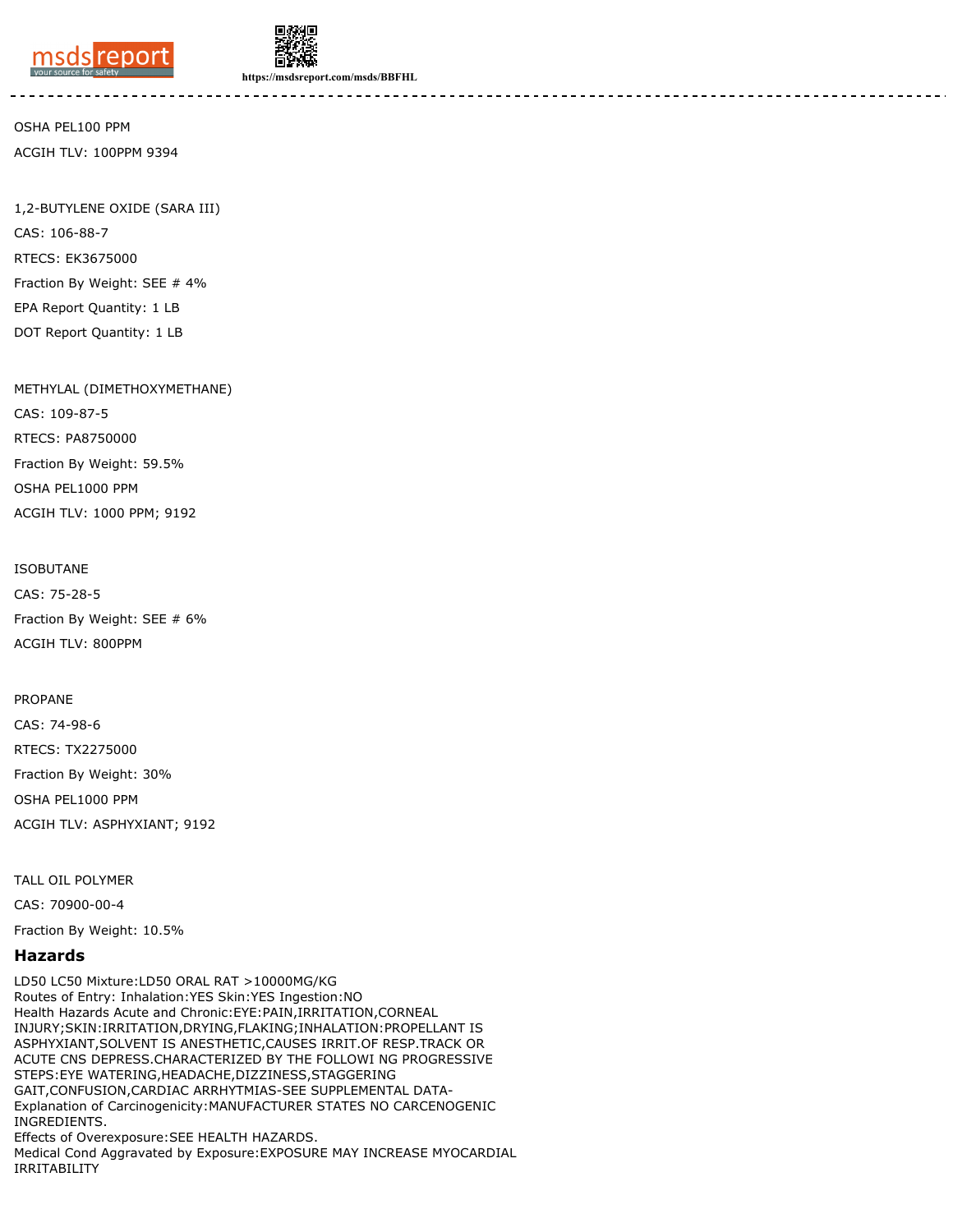



#### **First Aid**

First Aid:EYE:FLUSH WITH WATER FOR 15 MINUTES.SEEK MEDICAL ATTENTION;SKIN:WASH WITH SOAP & WATER.SEEK MEDICAL ATTENTION;INHALATION:REMOVE TO FRESH AIR.GIVE CPR/O\*2 IF NEEDED.SEEK MEDICAL ATTENTION;INGESTION:DO NOT INDUCE VOMIT.SEE DOCTOR IMMEDIATELY.IF LAVAGE PERFORMED,SUGGEST ENDOTRACHEAL &/OR ESOPHAGEAL CONTROL.DO NOT GIVE SYMPATHOMIMETIC DRUGS UNLESS ABSOLUTELY NECESSARY.NO SPECIFIC ANTIDOTE.SUPPORTIVE.

## **Fire Fighting**

Lower Limits:6.0

Upper Limits:16.7 Extinguishing Media:FOAM,CO\*2,DRY CHEMICAL,WATER FOG Fire Fighting Procedures:WEAR SCBA. EXPOSURE TO TEMPERATURES ABOVE 120F MAY CAUSE CONTAINER TO BURST,RELEASING HIGHLY FLAMMABLE PROPELLANT. WATER SPRAY TO COOL CONTAINERS PREVENTS RUPTR Unusual Fire/Explosion Hazard:TREAT AS CYLINDERS OF COMPRESSED FLAMMABLE GAS.PROPELLANT VAPORS HEAVIER THAN AIR.VENTILATE AS TO PREVENT CONCENTRATIONS FROM REACHING FLAMMABLE LEVELS.

#### **Accidental Release**

Spill Release Procedures:IN CASE OF LEAK,MOVE CONTAINER IMMEDIATELY TO WELL VENTILATED AREA.ELIMINATE IGNITION SOURCES.VENTILATE TO REDUCE & REMOVE PROPELLANT BEFORE ENTERING AREA.WEAR PROTECTIVE EQUIPMENT.ABSORB IN INERT MAT ERIAL & PLACE IN APPROPIATE DISPOSAL CONTAINER.

#### **Handling**

Handling and Storage Precautions:STORE IN WELL VENTILATED PLACES,AWAY FROM IGNITION SOURCES.DO NOT STORE ABOVE 12OF OR IN DIRECT SUNLIGHT.DO NOT STORE NEAR OXIDANTS.NO SMOKING. Other Precautions:DO NOT SPRAY NEAR SPARKS,HEAT,OPEN FLAMES.DO NOT SMOKE WHILE SPRAYING.TOXIC FUMES FORMED.DO NOT DROP CONTAINER.DO NOT USE DEFORMED CONTAINER.DANGEROUS PRESSURES MAY DEVELOP.

## **Exposure Controls**

Respiratory Protection:NIOSH APPROVED RESPIRATOR IF TLV IS EXCEEDED. IF TLV IS GREATLY EXCEEDED,WEAR SCBA. Ventilation:PROVIDE POSITIVE MECHANICAL VENTILATION. Protective Gloves:WEAR GLOVES IF SENSITIVE TO THIS PRODUCT Eye Protection:GOGGLES Work Hygienic Practices:STANDARD HYGENIC PRACTICES. Supplemental Safety and Health HEALTH HAZ.,CONT'D:UNCONSCIOUSNESS,COMA,DEATH.MAY CAUSE PERMANENT BRAIN & CNS DAMAGE.INTENTIONAL MISUSE MAY BE HARMFUL OR FATAL;INGESTION:LOW TOXICITY.IF ASPIRATED,IT MAY RAPIDLY BE ABSORBED THROUGH T HE LUNGS.

## **Chemical Properties**

HCC:V3 Boiling Pt:B.P. Text:165F,74C Vapor Pres:2391 Vapor Density:2391 Spec Gravity:1.041 Evaporation Rate & Reference:>1 (BU AC=1) Solubility in Water:Appearance and Odor:AMBER COLOR LIQUID WITH ODOR OF CHLORINATED SOLVENT Percent Volatiles by Volume:89

## **Stability**

Stability Indicator/Materials to Avoid:YES PEROXIDES OR STRONG OXIDIZING AGENTS SUCH AS CHLORINE,PERMANGANATES AND DICHROMATES Stability Condition to Avoid:HEAT,SPARKS,OPEN FLAMES. Hazardous Decomposition Products:OXIDES OF CARBON,NITROGEN,OTHERS. MAY PRODUCE TOXIC OR CORROSIVE FUMES SUCH AS HCL.PHOSGENE & CL WHEN HEATED TO DECOMPOS